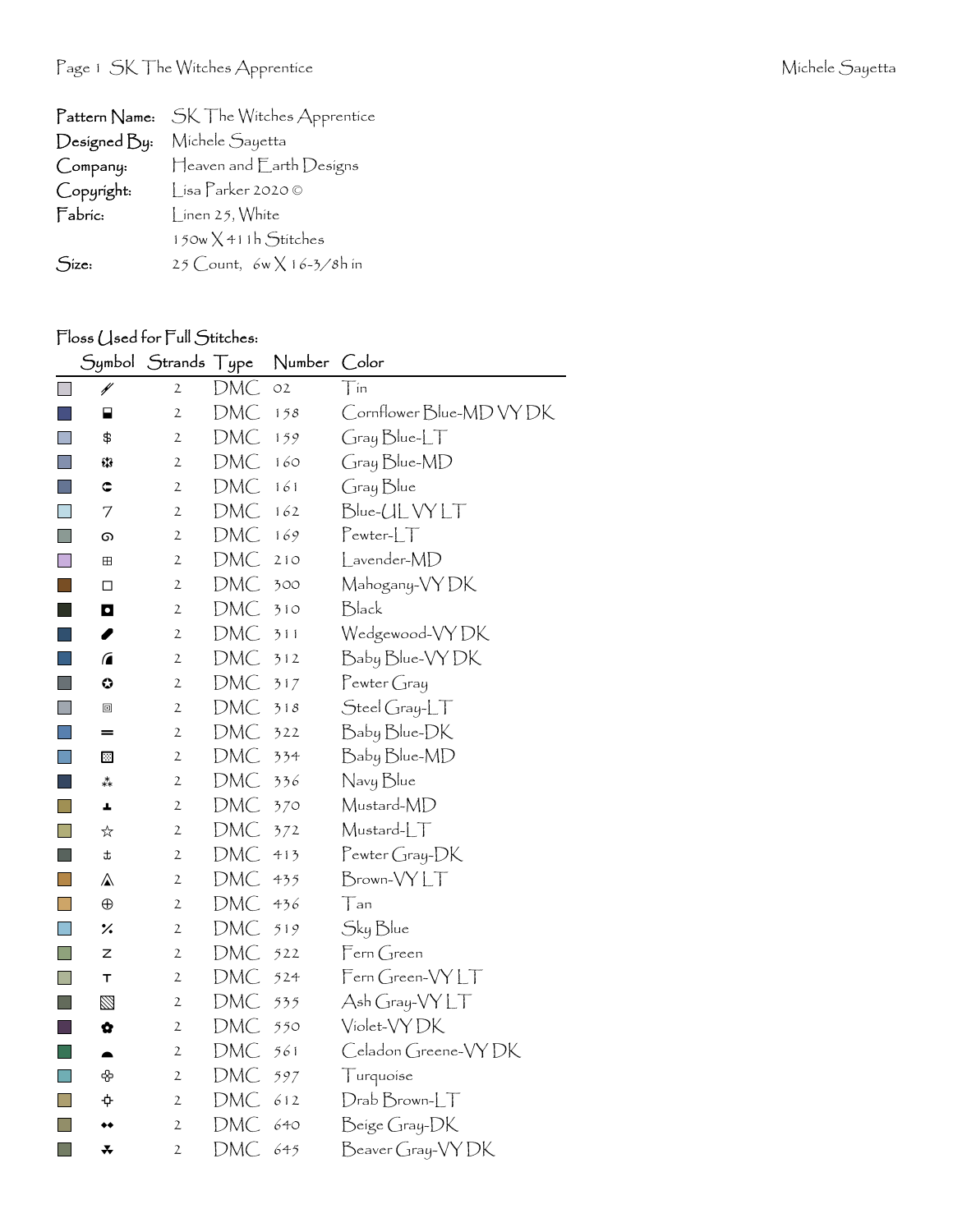|                | Symbol                  | Strands Type   |     | Number | Color                                                                           |
|----------------|-------------------------|----------------|-----|--------|---------------------------------------------------------------------------------|
|                | $\ddagger$              | 2              | DMC | 647    | Beaver Gray-MD                                                                  |
|                | ൿ                       | $\mathbf{2}$   | DMC | 648    | $\frac{B}{C}$ eaver Gray- $LT$                                                  |
|                | ⊕                       | 2              | DMC | 700    | Christmas Green-DK MD                                                           |
|                | ◈                       | $\mathbf{2}$   | DMC | 743    | Yellow-MD                                                                       |
|                | 8                       | 2              | DMC | 775    | Baby Blue-VY LT                                                                 |
|                | $\circledbullet$        | 2              | DMC | 779    | Cocoa-DK                                                                        |
|                | ◪                       | $\mathbf{2}$   | DMC | 780    | Topaz-UL VY DK                                                                  |
|                | ф                       | $\mathbf{2}$   | DMC | 792    | Cornflower Blue-DK                                                              |
|                | ¢                       | 2              | DMC | 793    | Cornflower Blue-MD                                                              |
|                | «                       | 2              | DMC | 794    | Cornflower Blue-LT                                                              |
|                | ❸                       | 2              | DMC | 796    | Royal Blue-DK                                                                   |
|                | 4                       | $\mathbf{2}$   | DMC | 797    | Royal Blue                                                                      |
| F              | ♦                       | 2              | DMC | 799    | Delft Blue-MD                                                                   |
| $\blacksquare$ | ⊌                       | 2              | DMC | 800    | Delft Blue-Pale                                                                 |
| I.             | $\bullet$               | 2              | DMC | 801    | Coffee Brown-DK                                                                 |
| $\Box$         | ⇧                       | 2              | DMC | 822    | Beige Gray-LT                                                                   |
|                | ≯                       | 2              | DMC | 823    | Navy Blue-DK                                                                    |
|                | €                       | 2              | DMC | 824    | Blue-VYDK                                                                       |
|                | ш                       | 2              | DMC | 825    | Blue-DK                                                                         |
|                | ☀                       | 2              | DMC | 826    | Blue-MD                                                                         |
|                | 0                       | $\mathbf{2}$   | DMC | 839    | Beige Brown-DK                                                                  |
|                | $\overline{\mathsf{c}}$ | 2              | DMC | 840    | Beige Brown-MD                                                                  |
|                | ┛                       | $\mathbf{2}$   | DMC | 842    | Beige Brown-VYLT                                                                |
|                | ۰                       | 2              | DMC | 911    | $\mathsf{E}_{\mathsf{merald}$ Green-MD                                          |
|                | ╲                       | 2              | DMC | 912    | Nile Green-DK                                                                   |
|                | s                       | 2              | DMC | 930    | Antique Blue-DK                                                                 |
|                | ∗                       | $\mathfrak{2}$ | DMC | 931    | Antique Blue-MD                                                                 |
| $\Box$         | 曰                       | $\mathfrak{2}$ | DMC | 932    | Antique Blue-LT                                                                 |
|                |                         | $\mathbf{2}$   | DMC | 934    | Avocado Green-VYDK                                                              |
|                |                         | 2              | DMC | 938    | Coffee Brown-ULDK                                                               |
|                |                         | $\mathfrak{2}$ | DMC | 939    | Navy Blue-VY DK                                                                 |
|                | Ø                       | $\mathbf{2}$   | DMC | 943    | Bright Green-MD                                                                 |
|                | 未                       | 2              | DMC | 958    | Sea Green-DK                                                                    |
|                | //                      | $\mathbf{2}$   | DMC | 976    | Golden Brown-MD                                                                 |
|                |                         | $\mathbf{2}$   | DMC | 3031   | Mocha Brown-VY DK                                                               |
|                | ⇔                       | 2              | DMC | 3042   | Antique Violet-LT                                                               |
|                | 3                       | $\mathbf{2}$   | DMC | 3072   | $\mathsf{B}$ eaver Gray- $\mathsf{V}\mathsf{Y} \mathsf{L}\mathsf{T}$            |
| $\Box$         | ◈                       | 2              | DMC | 3325   | $\operatorname{\mathsf{B}}$ aby $\operatorname{\mathsf{Blue}\text{-}\!\sf{LT}}$ |
|                |                         | $\mathbf{2}$   | DMC | 3746   | Blue Violet-DK                                                                  |
|                | √                       | $\mathbf{2}$   | DMC | 3747   | Blue Violet-VY LT                                                               |
|                | π                       | 2              | DMC | 3750   | Antique Blue-VY DK                                                              |
| I.             | $\#$                    | 2              | DMC | 3752   | Antique Blue-VY LT                                                              |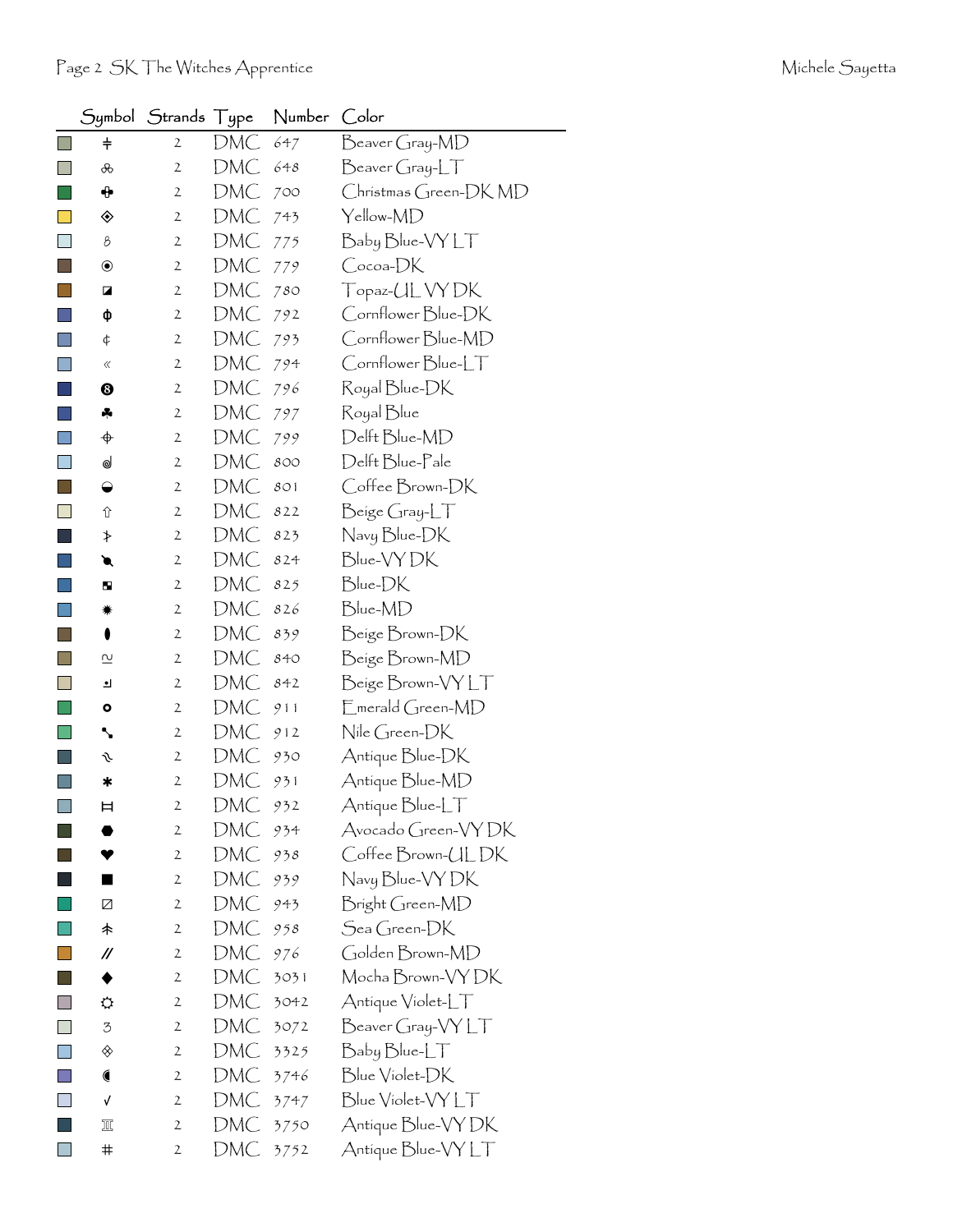|              | Symbol Strands Type |            | Number Color |                                         |
|--------------|---------------------|------------|--------------|-----------------------------------------|
| ❀            | $\mathbf{2}$        | DMC 3756   |              | Baby Blue-UL VY LT                      |
| $\Delta$     | $\mathfrak{2}$      | DMC 3760   |              | Wedgewood-MD                            |
| ◀            | 2                   | DMC 3776   |              | Mahogany-LT                             |
| ₩            | $\mathbf{2}$        | DMC        | 3782         | Mocha Brown-LT                          |
| Д            | $\mathbf{2}$        | DMC 3787   |              | Beige Gray-VY DK                        |
| ◉            | $\mathbf{2}$        | DMC 3790   |              | Beige Gray-ULDK                         |
| A            | 2                   | DMC 3799   |              | Pewter Gray-VY DK                       |
| X            | $\mathfrak{2}$      | DMC -      | 3807         | Cornflower Blue                         |
| ⇓            | $\overline{2}$      | $DMC$ 3808 |              | Turquoise- <i>UL</i> VY DK              |
| $\mathbf x$  | 2                   | DMC 3816   |              | Celadon Green-MD                        |
| ⋇            | $\mathbf{2}$        | DMC        | 3839         | Lavender Blue-MD                        |
| X.           | 2                   | DMC 3842   |              | Wedgewood-DK                            |
| 0            | $\mathbf{2}$        | DMC.       | 3847         | Teal Green-DK                           |
| u            | 2                   | DMC        | 3860         | (Cocoa                                  |
| ★            | $\mathbf{2}$        | DMC 3861   |              | $\bigcirc$ ocoa- $\lfloor \top \rfloor$ |
| $\heartsuit$ | 2                   | DMC        | 3866         | Beige Brown-UL VY LT                    |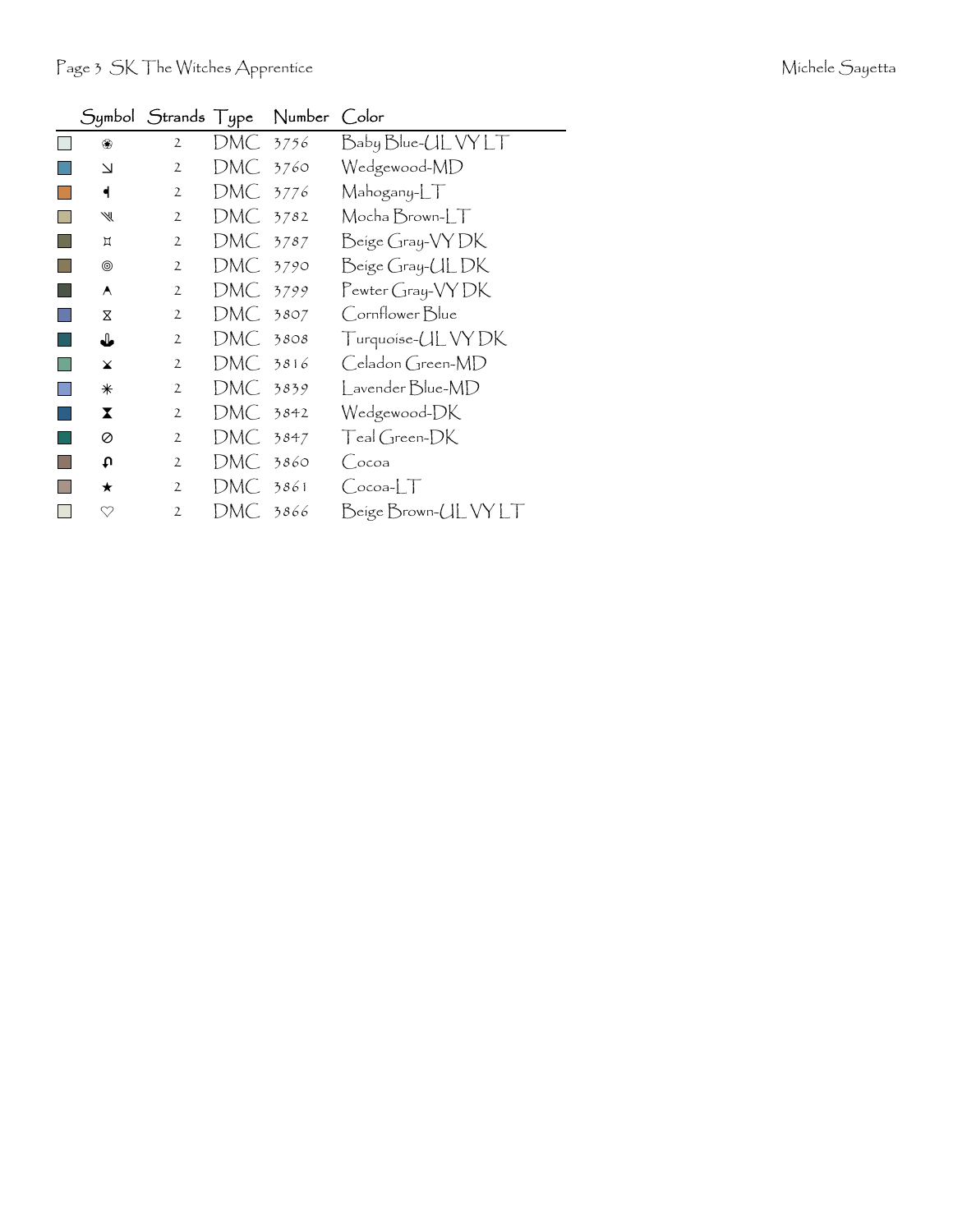## Usage Summary

Strands Per Skein: 6

Skein Length: 313.0 in

| Type                     | Number         | Full                     | $H$ alf            |                    |            |                                      |                                      |       |                    |            | Quarter Petite Back(in) Str(in) Spec(in) French Bead Skein Est. |
|--------------------------|----------------|--------------------------|--------------------|--------------------|------------|--------------------------------------|--------------------------------------|-------|--------------------|------------|-----------------------------------------------------------------|
| $\square$ DMC            | O <sub>2</sub> | 150                      | $\bigcirc$         | $\circlearrowleft$ | $\bigcirc$ | $O.O$                                | $O.O$                                | $O.O$ | $\bigcirc$         | $\circ$    | 1.000                                                           |
| $\square$ DMC            | 158            | 1312                     | $\circ$            | O                  | $\circ$    | O.O                                  | O.O                                  | O.O   | $\circlearrowleft$ | $\circ$    | 1.000                                                           |
| $\square$ DMC            | 159            | 144                      | O                  | O                  | $\circ$    | O.O                                  | O.O                                  | O.O   | O                  | O          | 1.000                                                           |
| $\square$ DMC            | 160            | 192                      | $\circ$            | O                  | $\circ$    | O.O                                  | O.O                                  | O.O   | O                  | O          | 1.000                                                           |
| $\square$ DMC            | 161            | 1015                     | O                  | O                  | $\circ$    | O.O                                  | O.O                                  | O.O   | O                  | O          | 1.000                                                           |
| $\square$ DMC            | 162            | 404                      | O                  | $\circ$            | $\circ$    | O.O                                  | O.O                                  | O.O   | $\circ$            | O          | 1.000                                                           |
| $\square$ DMC            | 169            | 254                      | O                  | O                  | $\circ$    | O.O                                  | O.O                                  | O.O   | O                  | $\circ$    | 1.000                                                           |
| $\square$ DMC            | 210            | $\mathbf{2}$             | $\circ$            | O                  | $\circ$    | O.O                                  | O.O                                  | O.O   | $\circ$            | O          | 1.000                                                           |
| $\blacksquare$ DMC       | 300            | 30                       | O                  | $\circ$            | $\bigcirc$ | O.O                                  | O.O                                  | O.O   | $\circ$            | O          | 1.000                                                           |
| $\blacksquare$ DMC       | 310            | 4193                     | O                  | O                  | $\circ$    | O.O                                  | O.O                                  | O.O   | O                  | $\circ$    | 2.000                                                           |
| $\square$ DMC            | 311            | 2309                     | O                  | O                  | $\circ$    | O.O                                  | O.O                                  | O.O   | $\circ$            | O          | 1.000                                                           |
| $\square$ DMC            | 312            | 2051                     | O                  | $\circ$            | $\circ$    | O.O                                  | O.O                                  | O.O   | $\circ$            | $\circ$    | 1.000                                                           |
| $\square$ DMC            | 317            | 1114                     | $\circ$            | O                  | $\circ$    | O.O                                  | O.O                                  | O.O   | $\circ$            | $\circ$    | 1.000                                                           |
| $\square$ DMC            | 318            | 105                      | O                  | O                  | $\circ$    | O.O                                  | O.O                                  | O.O   | O                  | O          | 1.000                                                           |
| $\square$ DMC            | 322            | 589                      | O                  | $\circ$            | $\circ$    | O.O                                  | O.O                                  | O.O   | $\circ$            | $\circ$    | 1.000                                                           |
| $\square$ DMC            | 334            | 491                      | O                  | O                  | O          | O.O                                  | O.O                                  | O.O   | $\circ$            | O          | 1.000                                                           |
| $\blacksquare$ DMC       | 336            | 3266                     | $\circ$            | O                  | $\circ$    | O.O                                  | O.O                                  | O.O   | $\circ$            | $\circ$    | 1.000                                                           |
| $\square$ DMC            | 370            | 29                       | O                  | O                  | $\circ$    | O.O                                  | O.O                                  | O.O   | $\circ$            | $\circ$    | 1.000                                                           |
| $\square$ DMC            | 372            | 57                       | O                  | O                  | $\circ$    | O.O                                  | O.O                                  | O.O   | $\circ$            | O          | 1.000                                                           |
| $\square$ DMC            | 413            | 874                      | O                  | O                  | $\circ$    | O.O                                  | O.O                                  | O.O   | $\circ$            | $\circ$    | 1.000                                                           |
| $\square$ DMC            | 435            | $\mathcal I$             | $\circ$            | O                  | $\circ$    | O.O                                  | O.O                                  | O.O   | $\circ$            | $\circ$    | 1.000                                                           |
| $\square$ DMC            | 436            | 35                       | O                  | O                  | $\circ$    | O.O                                  | O.O                                  | O.O   | $\circ$            | O          | 1.000                                                           |
| $\square$ DMC            | 519            | 609                      | $\circ$            | O                  | $\circ$    | O.O                                  | O.O                                  | O.O   | $\circ$            | $\circ$    | 1.000                                                           |
| $\square$ DMC            | 522            | 39                       | O                  | O                  | $\circ$    | O.O                                  | O.O                                  | O.O   | $\circ$            | O          | 1.000                                                           |
| $\square$ DMC            | 524            | 85                       | O                  | $\circ$            | $\circ$    | O.O                                  | O.O                                  | O.O   | O                  | $\circ$    | 1.000                                                           |
| $\blacksquare$ DMC       | 535            | 295                      | O                  | O                  | $\circ$    | O.O                                  | O.O                                  | O.O   | O                  | $\circ$    | 1.000                                                           |
| $\blacksquare$ DMC       | 550            | 224                      | $\circ$            | $\circ$            | $\circ$    | $O.O$                                | O.O                                  | O.O   | $\circlearrowleft$ | O          | 1.000                                                           |
| $\blacksquare$ DMC $561$ |                | $\mathcal S$             | O                  | O                  | O          | $O.O$                                | $\circlearrowleft.\circlearrowright$ | O.O   | O                  | O          | 1.000                                                           |
| $\Box$ DMC 597           |                | 288                      | $\circlearrowleft$ | $\circlearrowleft$ | $\circ$    | $O.O$                                | $O.O$                                | $O.O$ | $\circlearrowleft$ | $\bigcirc$ | 1.000                                                           |
| $\Box$ DMC 612           |                | 122                      | $\circ$            | O                  | $\circ$    | $O.O$                                | $O.O$                                | $O.O$ | $\bigcirc$         | $\circ$    | 1.000                                                           |
| $\Box$ DMC 640           |                | 236                      | $\circ$            | O                  | $\circ$    | $O.O$                                | $O.O$                                | $O.O$ | $\circ$            | $\circ$    | 1.000                                                           |
| DMC 645                  |                | 151                      | $\circ$            | O                  | $\circ$    | $\circlearrowleft.\circlearrowright$ | O.O                                  | $O.O$ | $\circ$            | $\circ$    | 1.000                                                           |
| $\Box$ DMC 647           |                | 101                      | $\circ$            | $\circlearrowleft$ | $\bigcirc$ | $O.O$                                | $O.O$                                | $O.O$ | $\circlearrowleft$ | O          | 1.000                                                           |
| $\Box$ DMC 648           |                | 108                      | $\circ$            | O                  | $\circ$    | $\circlearrowleft.\circlearrowright$ | $O.O$                                | $O.O$ | $\circ$            | $\bigcirc$ | 1.000                                                           |
| $\blacksquare$ DMC 700   |                | 12                       | $\circlearrowleft$ | O                  | $\circ$    | $O.O$                                | $O.O$                                | O.O   | $\circlearrowleft$ | $\bigcirc$ | 1.000                                                           |
| $\Box$ DMC 743           |                | $\overline{\mathcal{F}}$ | $\circlearrowleft$ | $\circlearrowleft$ | $\circ$    | O.O                                  | $O.O$                                | $O.O$ | $\circlearrowleft$ | $\bigcirc$ | 1.000                                                           |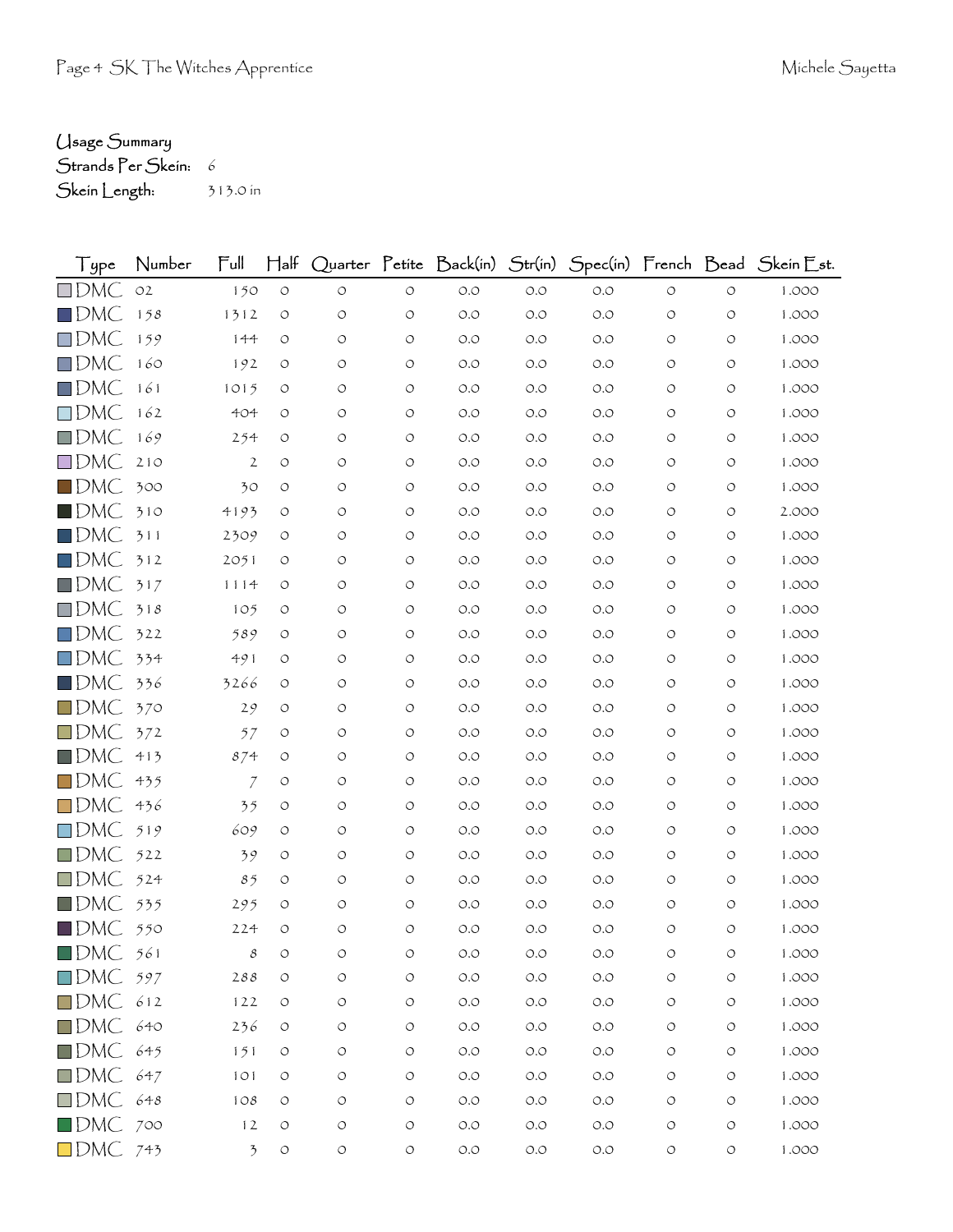| Type                    | Number | $\mathsf{Full}$ | $\mathsf{H\!}\mathrm{aff}$ |                    |                    | Quarter Petite Back(in) | Str(in) |       |                    |                    | Spec(in) French Bead Skein Est. |
|-------------------------|--------|-----------------|----------------------------|--------------------|--------------------|-------------------------|---------|-------|--------------------|--------------------|---------------------------------|
| $\square$ DMC           | 775    | 606             | $\circlearrowleft$         | $\circ$            | $\circlearrowleft$ | $O.O$                   | $O.O$   | O.O   | $\circlearrowleft$ | $\circ$            | 1.000                           |
| $\blacksquare$ DMC      | 779    | 341             | $\circ$                    | O                  | $\circ$            | O.O                     | O.O     | O.O   | $\circ$            | $\circ$            | 1.000                           |
| $\square$ DMC           | 780    | 26              | $\circlearrowleft$         | $\circ$            | $\circlearrowleft$ | $O.O$                   | O.O     | O.O   | O                  | $\circ$            | 1.000                           |
| $\square$ DMC           | 792    | 518             | O                          | O                  | $\circ$            | O.O                     | O.O     | O.O   | O                  | O                  | 1.000                           |
| $\square$ DMC           | 793    | 348             | $\circ$                    | O                  | $\circ$            | $O.O$                   | O.O     | O.O   | O                  | O                  | 1.000                           |
| $\square$ DMC           | 794    | 576             | $\circ$                    | $\circ$            | $\circ$            | O.O                     | O.O     | O.O   | $\circ$            | $\circ$            | 1.000                           |
| $\square$ DMC           | 796    | 176             | $\circ$                    | O                  | $\circ$            | O.O                     | O.O     | O.O   | O                  | $\circ$            | 1.000                           |
| $\square$ DMC           | 797    | 195             | O                          | O                  | $\circ$            | O.O                     | O.O     | O.O   | O                  | O                  | 1.000                           |
| $\square$ DMC           | 799    | 599             | O                          | $\circ$            | $\circ$            | $O.O$                   | O.O     | O.O   | $\circ$            | $\circ$            | 1.000                           |
| $\square$ DMC           | 800    | 360             | $\circ$                    | O                  | $\circ$            | O.O                     | O.O     | O.O   | O                  | $\circ$            | 1.000                           |
| $\blacksquare$ DMC      | 801    | 26              | O                          | O                  | $\circ$            | $O.O$                   | O.O     | O.O   | O                  | O                  | 1.000                           |
| $\square$ DMC           | 822    | 93              | O                          | O                  | $\circ$            | O.O                     | O.O     | O.O   | $\circ$            | $\circ$            | 1.000                           |
| $\blacksquare$ DMC      | 823    | 6931            | O                          | O                  | $\circ$            | O.O                     | O.O     | O.O   | O                  | O                  | 2.000                           |
| $\square$ DMC           | 824    | 276             | $\circ$                    | $\circ$            | $\circ$            | O.O                     | O.O     | O.O   | $\circ$            | $\circ$            | 1.000                           |
| $\square$ DMC           | 825    | 343             | $\circ$                    | O                  | $\circ$            | O.O                     | O.O     | O.O   | O                  | $\circ$            | 1.000                           |
| $\square$ DMC           | 826    | 426             | O                          | O                  | $\circ$            | O.O                     | O.O     | O.O   | O                  | O                  | 1.000                           |
| $\blacksquare$ DMC      | 839    | 101             | O                          | $\circ$            | $\circ$            | $O.O$                   | O.O     | O.O   | $\circ$            | $\circ$            | 1.000                           |
| $\square$ DMC           | 840    | 89              | O                          | O                  | $\circ$            | $O.O$                   | O.O     | O.O   | O                  | $\circ$            | 1.000                           |
| $\square$ DMC           | 842    | 211             | O                          | O                  | O                  | O.O                     | O.O     | O.O   | O                  | O                  | 1.000                           |
| $\square$ DMC           | 911    | 14              | O                          | O                  | $\circ$            | $O.O$                   | O.O     | O.O   | O                  | O                  | 1.000                           |
| $\square$ DMC           | 912    | $\mathbf{1}$    | O                          | O                  | $\circ$            | $O.O$                   | O.O     | O.O   | O                  | $\circ$            | 1.000                           |
| $\square$ DMC           | 930    | 2655            | $\circ$                    | O                  | $\circ$            | O.O                     | O.O     | O.O   | O                  | $\circ$            | 1.000                           |
| $\square$ DMC           | 931    | 455             | $\circ$                    | O                  | $\circ$            | O.O                     | O.O     | O.O   | O                  | $\circ$            | 1.000                           |
| $\square$ DMC           | 932    | 131             | $\circ$                    | O                  | $\circ$            | O.O                     | O.O     | O.O   | O                  | O                  | 1.000                           |
| $\blacksquare$ DMC      | 934    | 889             | O                          | O                  | $\circ$            | O.O                     | O.O     | O.O   | $\circ$            | O                  | 1.000                           |
| $\blacksquare$ DMC      | 938    | 190             | O                          | O                  | $\circ$            | O.O                     | O.O     | O.O   | O                  | $\circ$            | 1.000                           |
| $\blacksquare$ DMC      | 939    | 15919           | O                          | $\circ$            | $\circ$            | O.O                     | O.O     | O.O   | O                  | $\circ$            | 5.000                           |
| $\blacksquare$ DMC      | 943    | 11              | O                          | O                  | O                  | O.O                     | O.O     | O.O   | O                  | O                  | 1.000                           |
| DMC 958                 |        | 10              | $\circ$                    | $\circ$            | $\circlearrowleft$ | $O.O$                   | O.O     | O.O   | O                  | O                  | 1.000                           |
| $\square$ DMC           | 976    | $\sqrt{2}$      | $\circlearrowleft$         | $\circlearrowleft$ | $\circlearrowleft$ | $O.O$                   | $O.O$   | $O.O$ | O                  | $\circlearrowleft$ | 1.000                           |
| $\blacksquare$ DMC      | 3031   | 155             | O                          | $\circ$            | $\circ$            | O.O                     | O.O     | O.O   | O                  | $\circlearrowleft$ | 1.000                           |
| $\square$ DMC           | 3042   | 41              | O                          | O                  | $\circlearrowleft$ | $O.O$                   | O.O     | $O.O$ | O                  | O                  | 1.000                           |
| $\square$ DMC           | 3072   | 47              | $\circ$                    | $\circ$            | $\circlearrowleft$ | $O.O$                   | O.O     | O.O   | O                  | O                  | 1.000                           |
| $\square$ DMC           | 3325   | 309             | $\circ$                    | O                  | $\circlearrowleft$ | $O.O$                   | $O.O$   | O.O   | O                  | O                  | 1.000                           |
| $\square$ DMC           | 3746   | 22              | $\circ$                    | $\circ$            | $\circ$            | $O.O$                   | O.O     | $O.O$ | O                  | $\circ$            | 1.000                           |
| $\Box$ DMC 3747         |        | 1022            | $\circ$                    | $\circ$            | $\circlearrowleft$ | $O.O$                   | $O.O$   | $O.O$ | O                  | O                  | 1.000                           |
| $\square$ DMC           | 3750   | 1475            | $\circ$                    | O                  | $\circ$            | $O.O$                   | $O.O$   | O.O   | O                  | $\circ$            | 1.000                           |
| $\square$ DMC           | 3752   | 291             | $\circ$                    | O                  | $\circ$            | $O.O$                   | $O.O$   | $O.O$ | O                  | O                  | 1.000                           |
| $\square$ DMC           | 3756   | 439             | $\circ$                    | $\circ$            | $\circ$            | $O.O$                   | $O.O$   | O.O   | $\circ$            | $\circ$            | 1.000                           |
| $\square$ DMC           | 3760   | 143             | $\circ$                    | O                  | $\circ$            | $O.O$                   | $O.O$   | $O.O$ | O                  | $\circ$            | 1.000                           |
| $\blacksquare$ DMC 3776 |        | 16              | $\circ$                    | $\circlearrowleft$ | $\circlearrowleft$ | $O.O$                   | $O.O$   | O.O   | $\circlearrowleft$ | $\circlearrowleft$ | 1.000                           |
| $\Box$ DMC 3782         |        | 152             | $\circlearrowleft$         | $\circlearrowleft$ | $\circlearrowleft$ | O.O                     | $O.O$   | O.O   | $\circlearrowleft$ | $\bigcirc$         | 1.000                           |